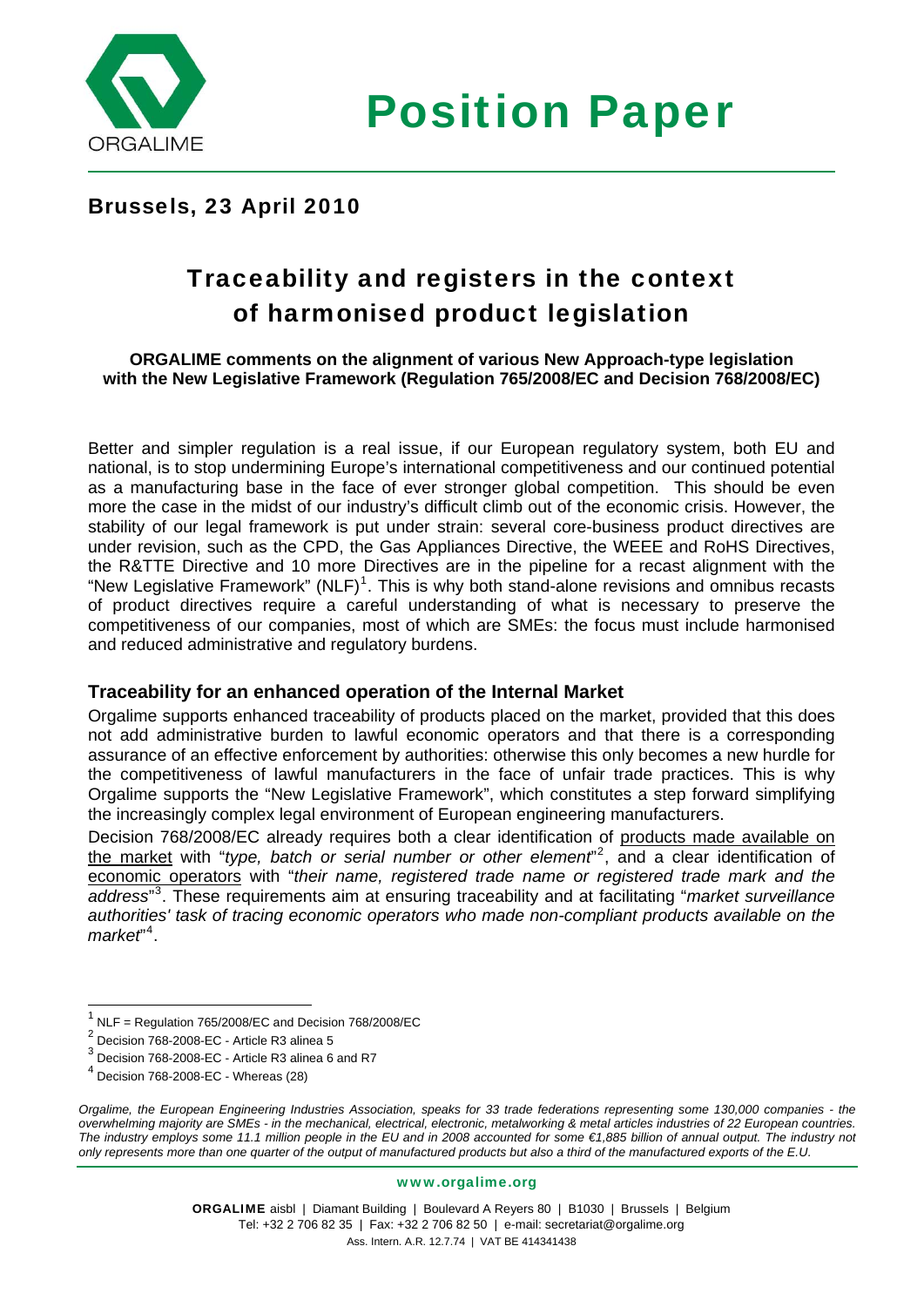#### **Traceability without enforcement is pointless**

Traceability is therefore not an end, but a means to ensure a proper functioning of the Internal Market: definitions of the obligations of each economic operator, requirements of market surveillance and external border controls are equally important means in order to effectively prevent non-compliant products from being placed on the internal market. Therefore the balance of costs and benefits of traceability requirements should in our view always be made proportionate to the other enforcement means. With a view to ensuring a better compliance rate with internal market legislation, enhanced traceability is hopeless without effective enforcement: evidenced and unjustified non-compliance cases must be sanctioned, at the least by the withdrawal of the product from the market.

### **Traceability needs flexibility and the least administrative cost**

On the contrary, it is our experience (with e.g. the Outdoor noise Directive or the Directive on Waste from Electrical and Electronic Equipment) that registers:

- do not add value as regards compliance of products placed on the market, because unlawful market operators will ignore them or forge any reference to them;
- subsequently fail to protect consumers or workers from risks arising from the placing on the market of unfairly marketed products which are not in conformity with EU regulation(s);
- further place a disproportionate administrative burden on businesses, especially on SMEs, that bother to comply with such legislation, and even contribute to widen the pricing gap between lawfully and unfairly marketed products.
- Induce management and maintenance costs which also affect the budget of concerned administrations, which are already under strain in most EU Member states.

Therefore Orgalime is clearly against any new EU-wide registration system, if it cannot be demonstrated that enforcement means would compensate fair market operators to invest in such a costly traceability system.

#### **Is the New Legislative Framework implementation on its way to smarter regulation? The case study of the planned review of the R&TTE Directive[5](#page-1-0) :**

However, to our great surprise, in the context of the revision of the R&TTE Directive, the flexible traceability approach of the NLF is questioned to the greatest extent by the proposal to introduce a mandatory manufacturer and/or product registration system. While Orgalime supports the planned revision of the R&TTE Directive, we believe that the prospect of such a register is not appropriate for the following additional reasons:

- Registration does not stimulate compliance: The results of market surveillance actions, which detected a high number of non-conformities, are the background to this proposal. We acknowledge the problems and want to stress the urgency to improve the situation. Nonetheless, we would like to draw the attention to the fact that, during these actions, products were not randomly picked and that most of the cases of non-conformity were of formal nature.
	- A product registration is not an appropriate means to solve these problems as it is not directed towards better information and awareness-raising about the directive's requirements. Compliance is likely to improve significantly with the New Legislative Framework should the new obligations for importers and distributors related to the products they trade be adequately promoted and enforced;

 $\overline{a}$ 

*The European Engineering Industries Association* 

<span id="page-1-0"></span><sup>5</sup> Directive 1999/5/EC on radio equipment and telecommunications terminal equipment and the mutual recognition of their conformity.